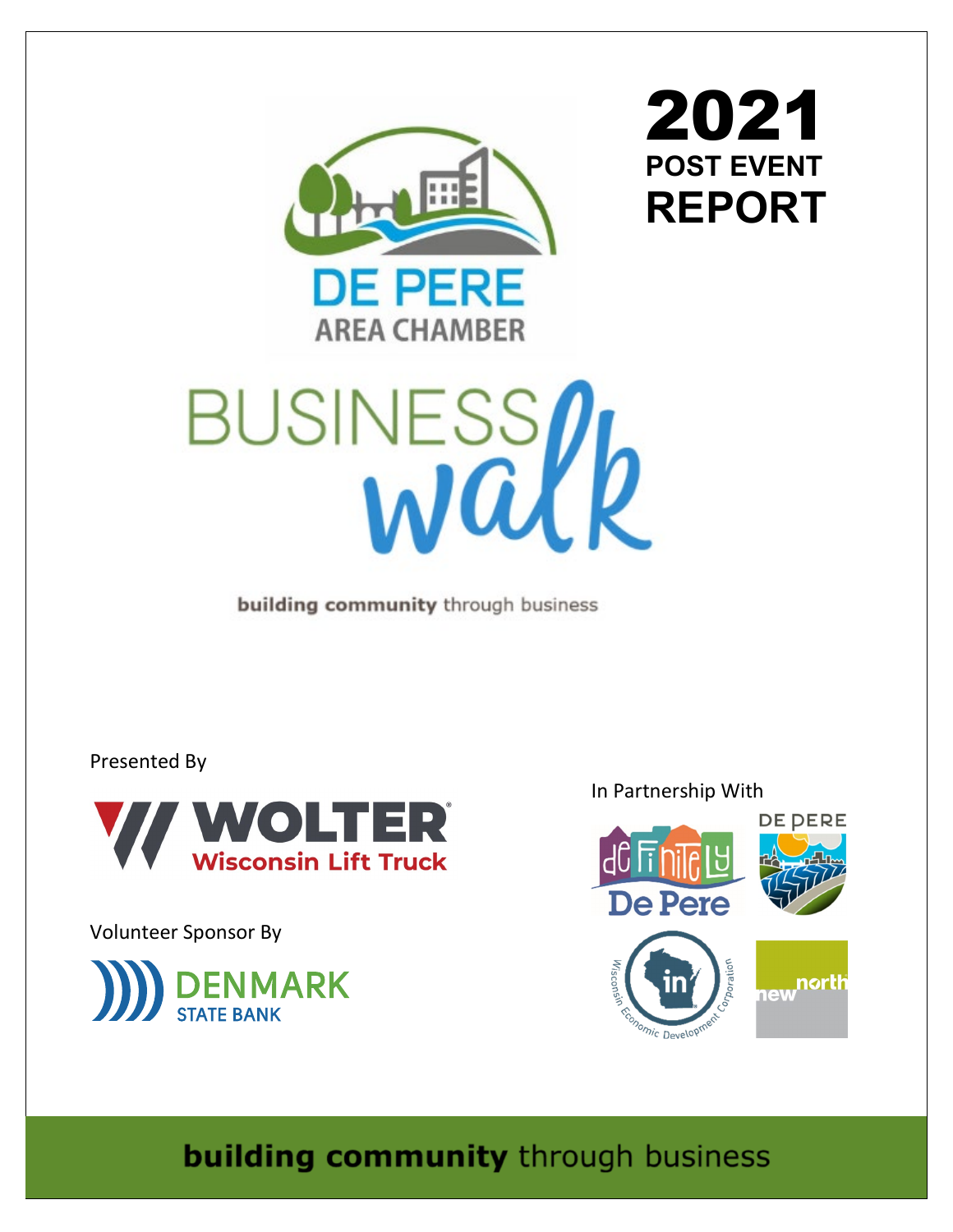# **Business Walk Purpose**

A business walk is an opportunity to chat with local businesses face-to-face to gather knowledge that will help foster a more prosperous business climate. The De Pere Business Walk was a one day visitation program to assess concerns that local businesses are facing. The information gathered is to be used to help prioritize economic development initiatives and guide business assistance.

# **2021 Business Walk Highlights**

The 2021 Business Walk included both in person visits and online responses. The combined effort resulted in 104 business responses – similar to the totals from the 2020 phone outreach, but down 25% from prior in person efforts. Participating businesses provided valuable input regarding the state of the business climate in De Pere as the community emerges from the COVID-19 pandemic.

Key findings included:

- More businesses have experienced a net growth since the pandemic, with 30% reporting increased sales. In contrast, 20% report a net decline in sales to date.
- More than 2/3 of businesses expect growth in their business in the next five years. An additional 1/3 of businesses anticipate growth elsewhere, although 80% of these expect growth in multiple locations. The remaining 20% plan to relocate due to space constraints. Eleven businesses plan to close, merge, sell or retire.
- Businesses are positive about general economic trends, with 46% expressing a positive outlook for the community based on growth projections and infrastructure/development patterns.
- Labor shortages were identified as a major short-term concern by 16% of businesses, but a similar number have concerns over supply chains or consumer spending shifts.
- Businesses indicated a desire for marketing support, although the overall interest in such assistance was reduced over last year. Most also indicated interest in training/assistance on Talent Development or Internship programs.
- There were 517 open jobs represented by the respondents, with 57% of businesses having at least one open position. Entry and mid-level positions were most common, with drivers the single most in-demand position.

A more detailed overview of the business walk process and more specific insights gained through the walk are included in the following sections.

# **Key Take-Aways**

Internships rank highest for workforce recruitment

30% of businesses report increased sales

Increased communication by civic partners desired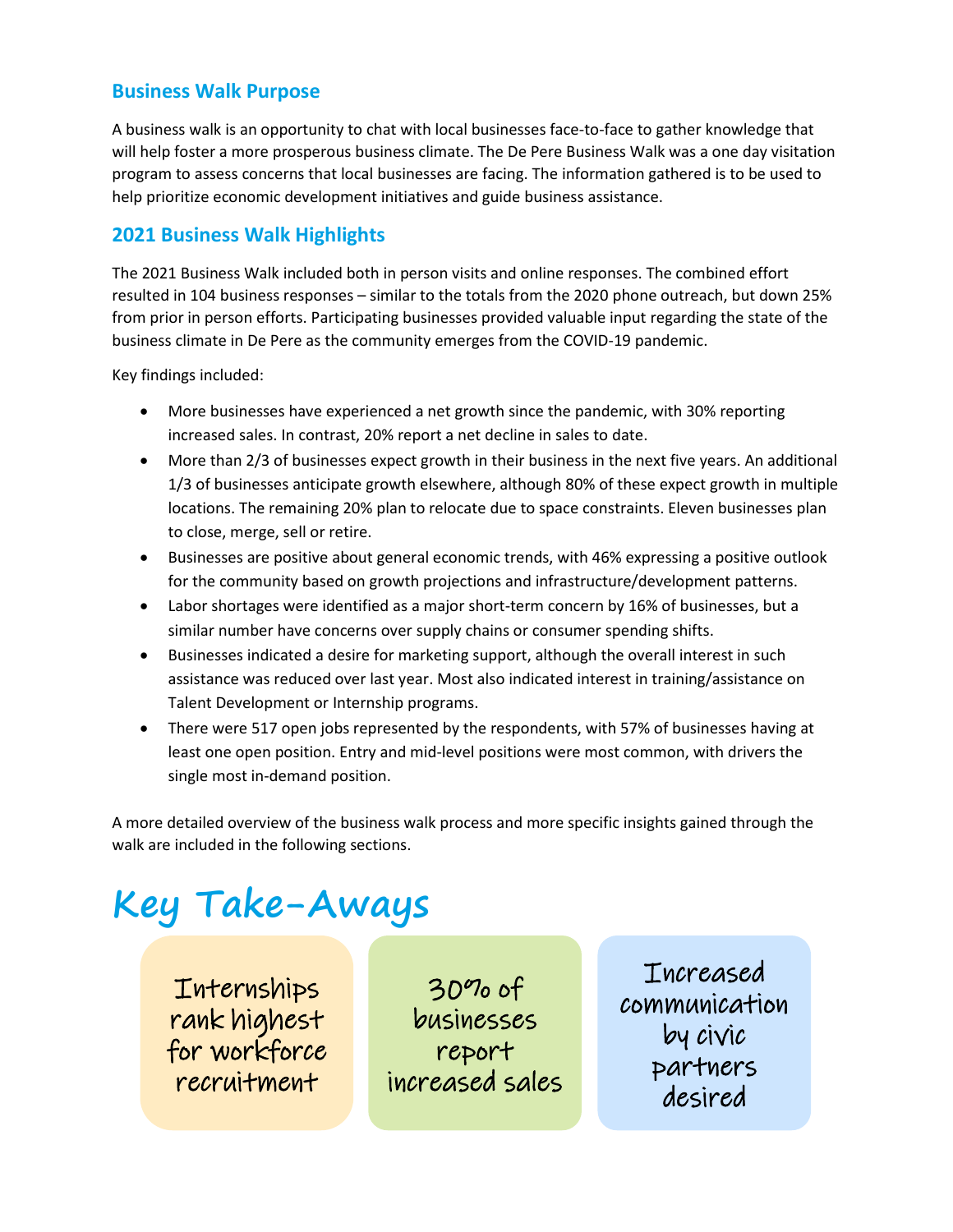## **Business Walk Overview**

Conversations with businesses took place on September  $28<sup>th</sup>$ , with online responses collected for another week following the visits. Volunteers visited businesses in the various geographic areas of the city as in previous years, although all visits were completed in the afternoon, rather than in two shifts.

The 2021 Business Walk resulted in interviews of 104 businesses throughout the City, or just under 11 percent of City businesses. Interviewed businesses included a mix of businesses in the City of De Pere and surrounding area including retail, service, construction and manufacturing firms.

The Walk, in its fifth year, was conducted by the De Pere Area Chamber of Commerce in parternship with the City of De Pere, Definitely De Pere, New North, and the Wisconsin Economic Development Corporation and received support from Wolter Group/Wisconsin Lift Truck and Denmark State Bank.

The Business Walk is designed to take the pulse of the local business community, uncover opportunities and challenges for doing business in the De Pere area, and identify ways that local partners can help enhance and grow the local economy and create a business friendly environment. This year, the talk also provided an opportunity to assess the economic impact of the COVID-19 pandemic on business operations and revenues and identify support that could help businesses sustain and/or grow over the next year.

## **Business Respondents**

Businesses responding to the question represent a diverse mix of industries, as illustrated in the pie chart to the right. Service businesses (personal and professional) represented 34 percent of businesses interviewed, retail and restaurant accounted for another 39 percent, and the remaining businesses were engaged in manufacturing, warehousing, distribution, contracting and healthcare.

This year, more than in previous years, industry played a significant role in influencing responses, primarily because the impact of COVID-19 impacted industries differently. For instance, half of restaurant respondents indiated that they have not yet seen business return to pre-pandemic levels, while more than two-thirds of service businesses reported no impact on revenues or an increase in business over the past several years. The industry of respondents also impacted the nature of labor constraints, discussed in greater detail later in this report.



## Respondents by Industry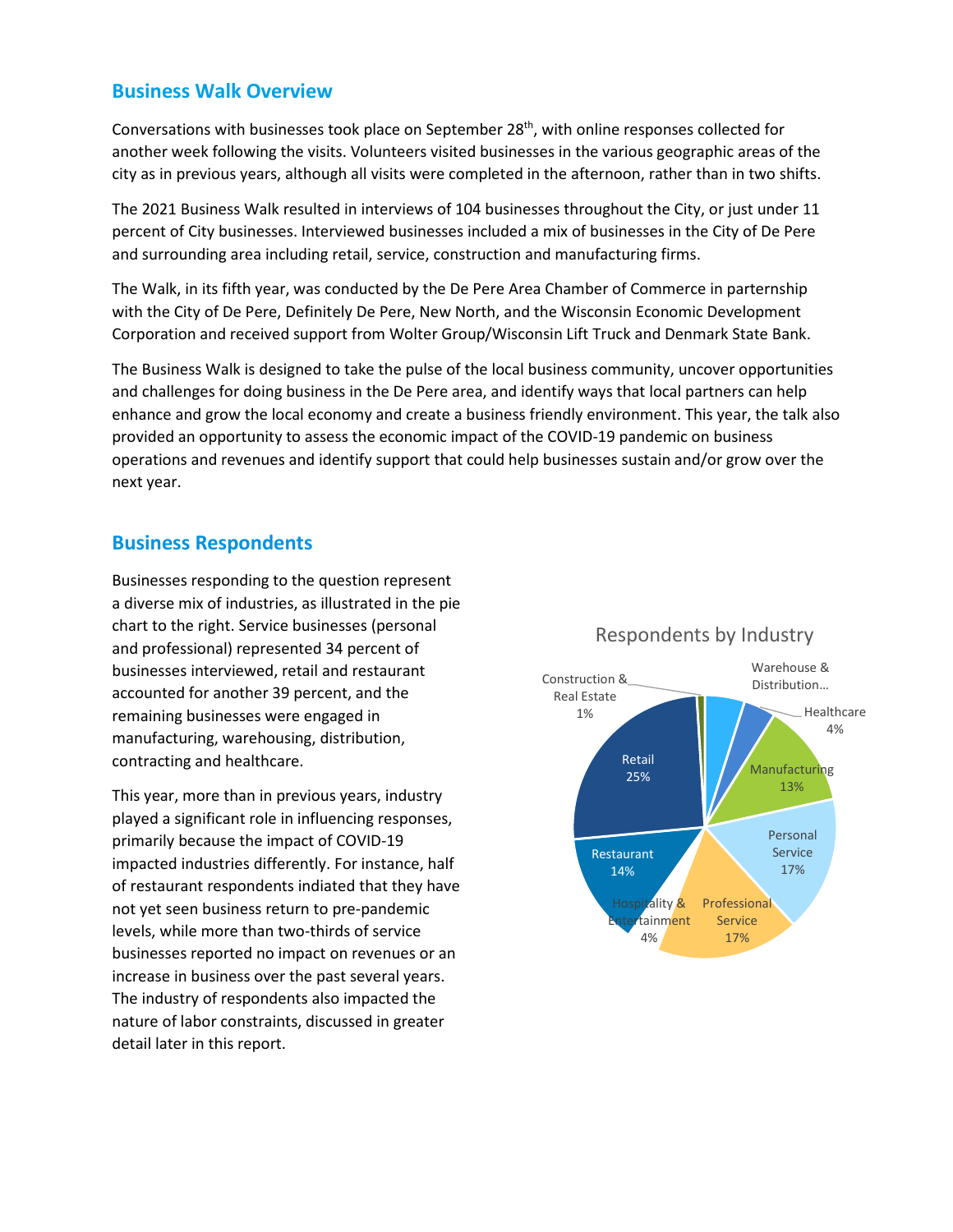Interviewers (and mailers) were sent out to many commercial areas within the City. However, responses were not equal across areas, perhaps because of access to decision makers or the more limited time of day during which interviews were conducted this year. The chart to the right illustrates the relative geographic mix of business respondents. However, unlike the industry mix, the geography of respondents did not significantly impact responses to questions, other than concerns about parking, which are limited to downtown businesses (both east and west).

## Respondent Location



## **Survey Results**

#### *COVID-19 Impacts*

Most businesses surveyed were impacted in some way by the pandemic, stay at home orders or shifting consumer behaviors. Only 29 percent of responding businesses reported no impacts on revenue from the pandemic. Another 20 percent reported a decline in business that has not rebounded, while an additional 30 percent saw increased sales. The remaining businesses had been impacted but have since seen sales recover.

#### *Future Plans*

Businesses in De Pere remain optimistic about the future, with the vast majority anticipating growth in De Pere within the next five years. An additional 30 businesses anticipate growth elsewhere, although 80% of these businesses anticipate growing locally as well as elsewhere, either through acquisition or opening additional locations. The remainder anticipate a potential move, largely due to space constraints at their current location. Of businesses not anticipating growth, three anticipate a sale of the business, with a similar number anticipating merger or acquisition to an outside entity, and five owners plan to retire and close. The remaining businesses do not anticipate any changes, or are still uncertain about the future.



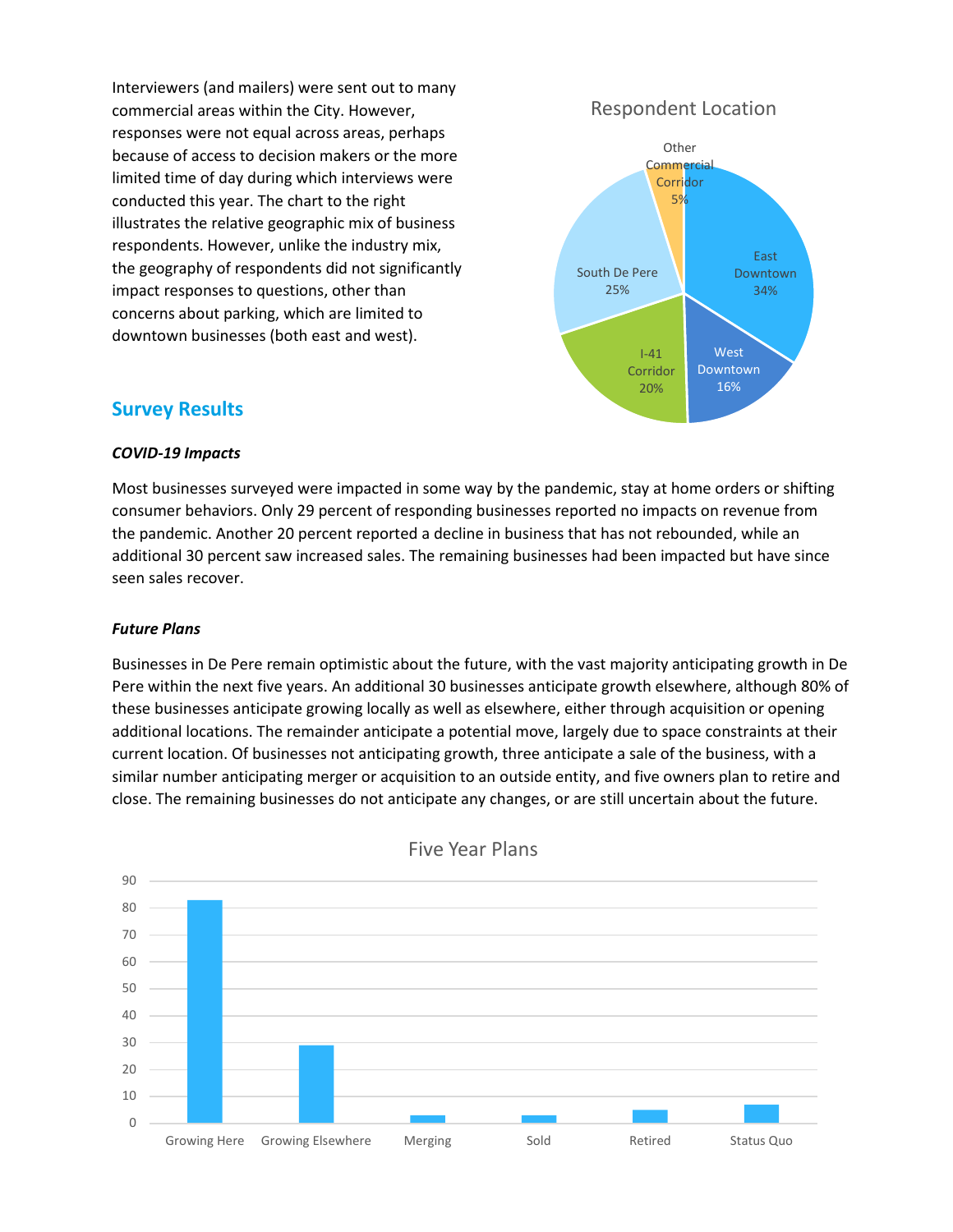## *Changes Anticipated*

Respondents were asked to identify any specific positive or negative changes that they anticipate with regard to the business climate in the next year or two. A majority of respondents were primarily positive, with 46 percent indicating positive changes, while 16 percent identified negative changes and 7 percent anticipated both positive and negative impacts. The bullets below highlight the most frequently identified topics within each category:

## Positive:

- Of respondents anticipating positive change, 27 percent cited general economic expansion and growing consumer confidence and an additional 16 percent indicated local housing development and the addition of new businesses as positively benefitting their business.
- Another popular source of positive transformation was associated with specific improvement projects, with 16 percent citing the Mulva Center, and a similar number indicating that the completion of the proposed Southern bridge would have a postive impact.
- Other aspects driving positive change mentioned by multiple individuals included community leadership, events, growing support for local businesses and specific consumer trends related to their industry.

## Negative:

- Negative comments were focused on parking, mentioned by half of those with a negative outlook. The specific issue cited varied greatly, ranging from employee parking, time limits and enforcement. All businesses citing parking were located downtown, but on both the east and west side of the district.
- A concern about labor and the ability to recruit employees was mentioned by 16 percent as a short term concern, the second most often indicated negative concern.
- Other items mentioned by multiple individuals included disruption from planned construction, supply chain pressures and the continuation of individuals working from home reducing foot traffic downtown.

In addition to a near-term outlook, businesses were asked to identify any other challenges that they faced or concerns they have about doing business in De Pere. Approximately one-third of respondents identified one or more concerns, including both businesses with overall negative outlooks and those with more generalized concerns or needs. Concerns identified in this section can be roughly divided into three main categories:

- Need for more outreach/increased communication. Many businesses indicated that they do not regularly receive communications from civic partners, or feel unaware of community initiatives. Many specific comments requested assistance in creating customer awareness and engagement between companies in the area, either through events or other means.
- Access & Parking. Businesses (including those without a current parking challenge) identified a concern over future parking challenges, as well as transportation or land use changes that they anticipated might create limitations on access to their property for customers.
- Business concerns: Concerns about mergers and acquisition activity and labor shortages were common areas of concern in this category.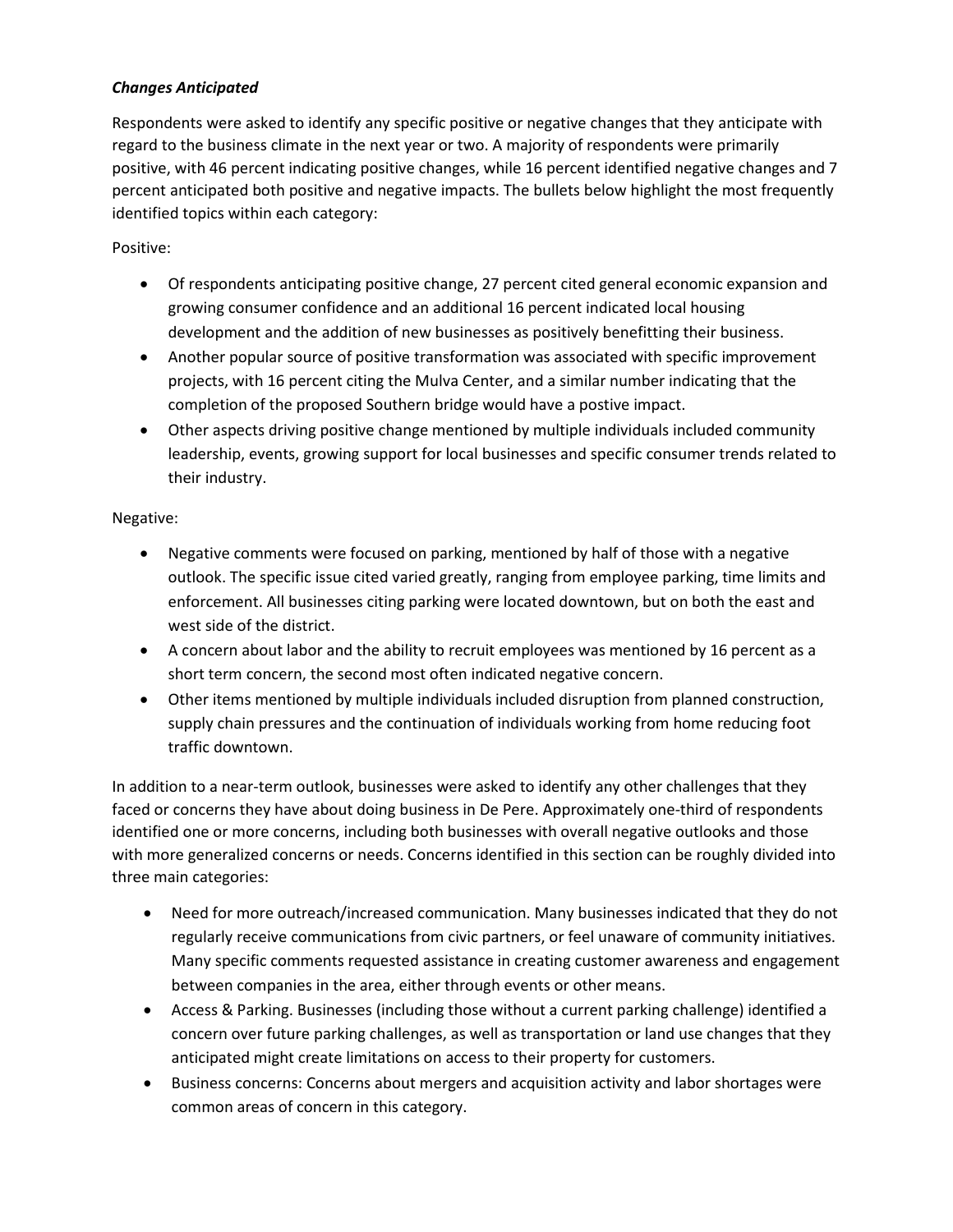#### *Interest in Programs and Services*

Businesses were asked two questions related to their interest in services from the Chamber and other partners on marketing and workforce initiatives. Businesses were asked to express interest in potential programs within each of these areas. The number interested in each of the proposed initiatives is illustrated in the below graphs.



Marketing Program Interest

Several of the marketing support programs identified in this year's survey were also included last year (networking, resource connections and cooperative advertising). Although respondent numbers were similar in both years, the level of interest in all types of marketing support is reduced in this year's survey. This may mirror a general trend of burnout seen among businesses statewide that have been consistently forced to innovate and adapt for the past several years. There were some trends associated with levels of interest in marketing programs by industry, with retailers and restaurants most interested in events, social media and cooperative advertising, while manufactuers and wholesale/distribution businesses were more likely to value workforce solutions and networking. Service businesses valued all of the above items equally, while healthcare and real estate were the least interested in any type of marketing assistance.

Among strategies to address workforce concerns, intern and talent development programs had the most interest (several respondents specifically identified connections to schools and colleges as a desire), with strategies to facilitate peer mentoring and knowledge transfer as a close third place topic of interest. It should be noted that among those interested in the remaining topics (apprenticeship, flex strategies, recruiting & retaining and worker engagement), a majority of respondents in each category selected all of the topics as of interest, rather than specifically identifying interest in any one of these strategies. There was no pattern of workforce assistance interest by industry, with businesses of all sizes, types and locations indicating an interest in one or more types of assistance. The exception to this was apprenticeships, which were largely of interest to manufacturing businesses.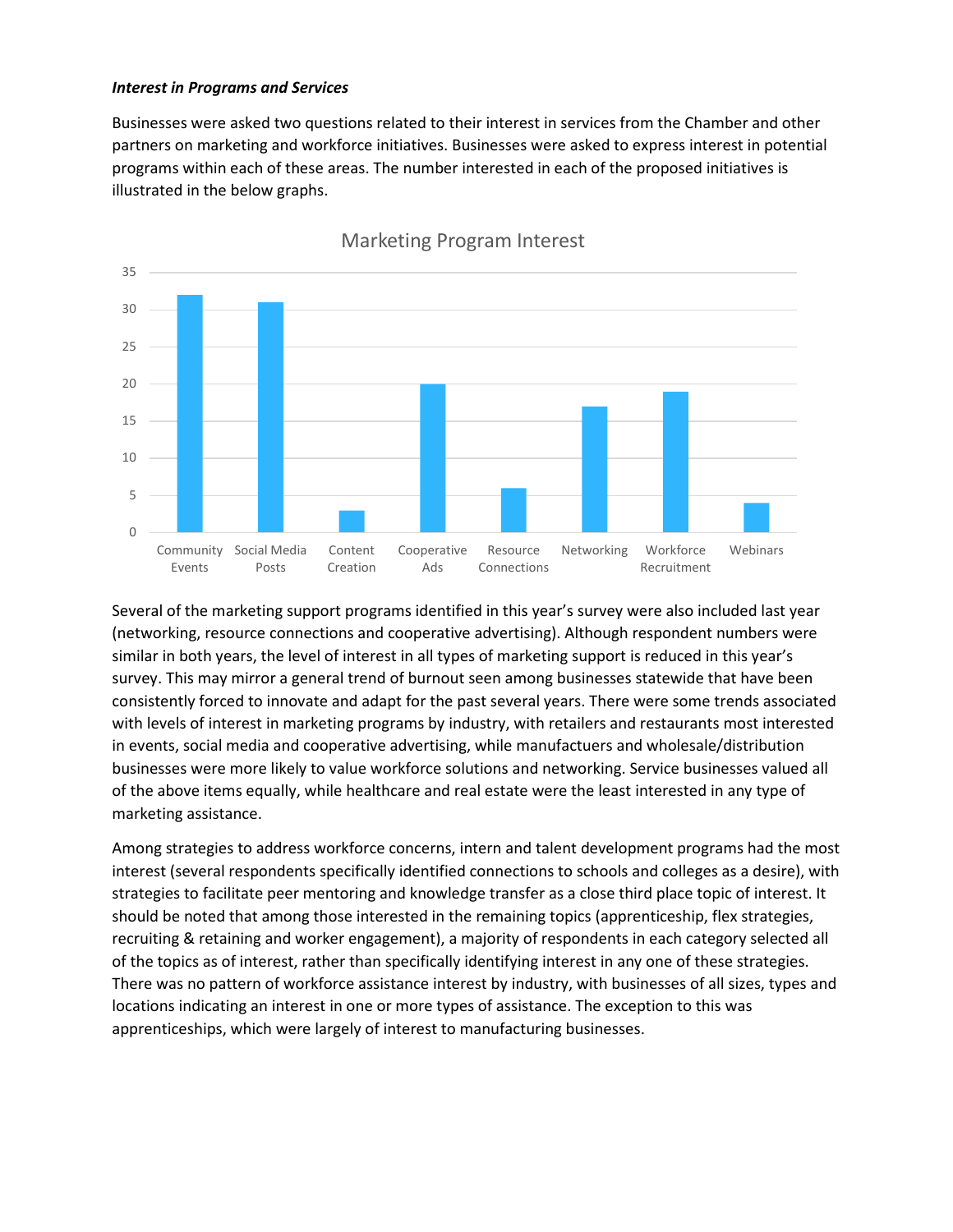

## Workforce Assistance Program Interest

#### *Job Vacancies*

Respondents were asked to indicate if they had any current position openings at their business. A total of 517 open jobs were identified, with 57% of businesses indicating they had one or more open position. A majority of businesses with open positions (80%) had five or fewer open positions, but several firms had a dozen or more, with one firm reporting 200 open jobs.

By skill level, jobs are centered on entry and mid-level positions, as indicated in the chart at right. Specific position openings indicated in discussions with businesses included drivers (most often cited), welders, mechanics, machine operators, kitchen staff, professional office staff and temp workers.

# Open Positions



#### *Follow-up*

The most important element of a Business Walk is the opportunity to follow-up with individual businesses regarding specific challenges, and to identify strategies or inititaives that will be undertaken as a result of the information learned during the survey. Of those surveyed, 62 provided contact information and expressed an interest in individual follow-up or to receive a copy of the survey results. For future communications planning, it is also important to note that approximately half of respondents were unaware of the Business Walk in advance, and those that heard about it did so primarily through email newsletters (25% of all respondents), followed by word of mouth/at a meeting.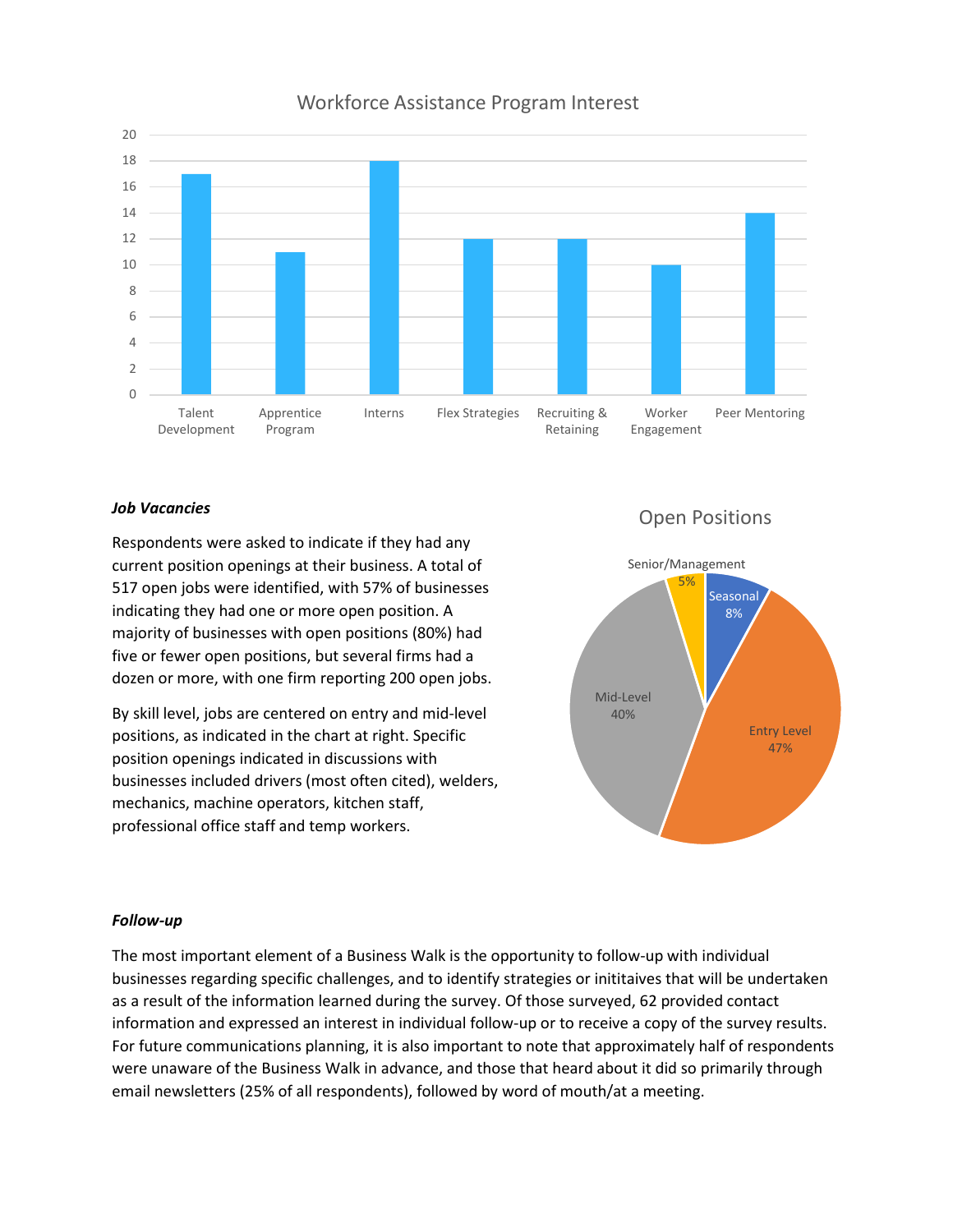

| <b>Business Name:</b> | # De Pere Employees: |  |
|-----------------------|----------------------|--|
| Address:              |                      |  |

I spoke with: Map No. \_\_\_\_\_\_\_ Attach business card

| <b>2021 Business Walk Questions</b> |  |  |
|-------------------------------------|--|--|
|-------------------------------------|--|--|

| 1. Have you heard about our 'Business Walk'? |              |  | Yes/No (by what means?) |              |
|----------------------------------------------|--------------|--|-------------------------|--------------|
| Email/Newsletter                             | Website      |  | Social Media            | <b>Signs</b> |
| Word of Mouth/Meeting                        | Did Not Hear |  | Other:                  |              |

2. **Compared to Pre-Covid, how is your business performing today?** Rebounded fully / Rebounded partially / Never affected / Increased business / Severe drop in business Other: when the contract of the contract of the contract of the contract of the contract of the contract of the contract of the contract of the contract of the contract of the contract of the contract of the contract of th

3. **In the next year or two, are there positive or negative changes to the De Pere business climate that you foresee may impact your business**?

| 4. | Which of these best describes your business in 5 years? (check all that apply) |                   |                             |  |
|----|--------------------------------------------------------------------------------|-------------------|-----------------------------|--|
|    | Growing here                                                                   | Growing elsewhere | Growing through acquisition |  |
|    | <b>Merging</b>                                                                 | Consolidating     |                             |  |
|    | Sold                                                                           | Closed            | Retired                     |  |
|    | Other:                                                                         |                   |                             |  |

# 5. **How can the De Pere Area Chamber help you drive more leads and revenue?** *(check all that apply)*

| Hold more community events      | Have more business networking events | Posts to social media |
|---------------------------------|--------------------------------------|-----------------------|
| Help with content creation      | Organize cooperative advertising     | Connect to resources  |
| Help with workforce recruitment | Host webinars                        |                       |
| Other:                          |                                      |                       |

| 6. Please tell us if you have current job vacancies you are actively trying to fill. |
|--------------------------------------------------------------------------------------|
|                                                                                      |

A) No. of openings:

|  | B) What are the skill levels of the job vacancies? (check all that apply) |  |  |  |  |
|--|---------------------------------------------------------------------------|--|--|--|--|
|--|---------------------------------------------------------------------------|--|--|--|--|

| $\Box$ Seasonal | $\Box$ Entry | $\Box$ Mid | $\Box$ Senior/Management | $\Box$ No vacancies/NA |
|-----------------|--------------|------------|--------------------------|------------------------|
| Comments:       |              |            |                          |                        |